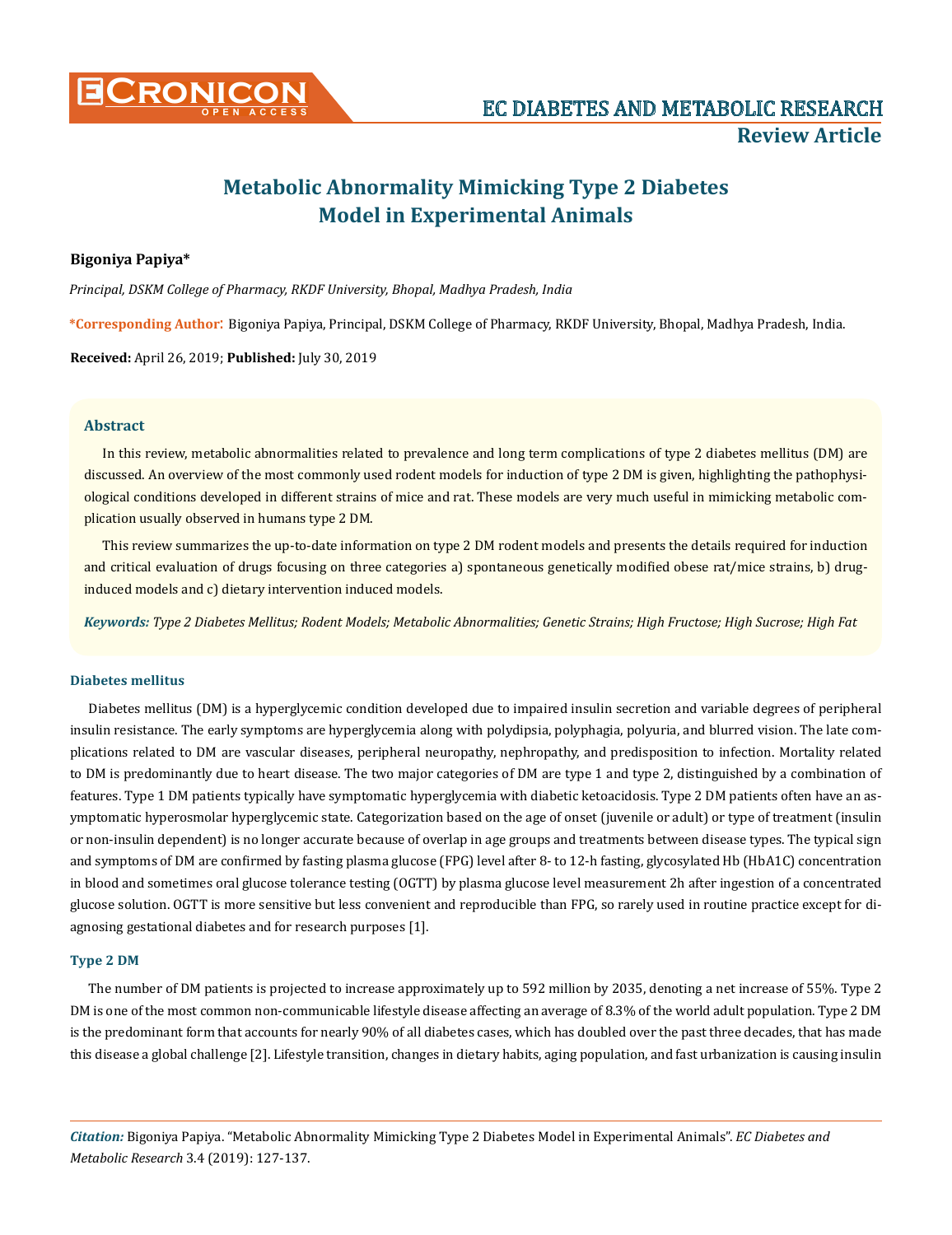resistance and pancreatic β-cell dysfunction consequently settling hyperglycemia. Clinical expression of Type 2 DM requires both genetic and environmental factors. Inability to adequately compensate for insulin resistance is attributable to β-cell hyperplasia and hyperinsulinemia. Insulin resistance is associated with a cluster of metabolic abnormalities the most common of which is obesity along with glucose intolerance, hypertension, dyslipidemia, procoagulant state, and macrovascular diseases.

Metabolic risk factors for type 2 diabetes include age ≥ 45, abdominal obesity, sedentary lifestyle, history of impaired glucose regulation, hypertension, atherogenic dyslipidemia, cardiovascular disease, and polycystic ovary syndrome. Insulin functions for normal glucose uptake by muscle and/or restraint in glucose production by the liver and also effects ovarian androgen production and lipogenesis [3]. Type 2 diabetes is preceded by insulin resistance, hyperinsulinemia with unique dyslipidemia and obesity in 75 - 85% of the patients. Dyslipidemia and the development of type 2 diabetes are highly correlated with insulin resistance and hyperinsulinemia in almost all studies [4].

#### **Pathogenesis of type 2 DM**

Pathogenesis of type 2 DM is complex and incompletely understood. People with type 2 DM develops characteristic insulin resistance along with beta-cell dysfunction, impaired insulin secretion, loss of normally pulsatile insulin secretion and increase in proinsulin secretion signaling impaired insulin processing, and accumulation amyloid polypeptide in islets. Hyperglycemia develops when insulin secretion can no longer compensate for insulin resistance and further deteriorates as high glucose levels desensitize beta cells slowly. In type 2 diabetes, the pancreas often continues to produce insulin even at higher-than-normal levels, especially in the early phase of disease still body develops resistance to insulin effects and progressively insulin-producing ability of the pancreas decreases. An insulin resistance following nuclear peroxisome proliferator-activated receptors (PPAR) deactivation (mainly obesity-related) is the key phase of metabolic syndrome initiation. The two principal pathways of metabolic syndrome development are i) with preserved pancreatic beta cells function and insulin hypersecretion leading to macrovascular complications; ii) with massive damage of pancreatic beta cells, a progressive decrease of insulin secretion and hyperglycemia leading to both microvascular and macrovascular complications [5].

The decreased sensitivity to insulin leads to increased insulin requirement in target organs, such as the liver, muscle, and adipose tissues. Obesity is the major risk factor involved in the development of type 2 diabetes because obesity causes insulin resistance. Inability to suppress lipolysis in adipose tissue in the obese people increases plasma free fatty acid levels that can impair insulin-stimulated glucose transport and muscle glycogen synthase activity. Adipose tissue can function as an endocrine organ, releasing multiple adipocytokines that can both favorably and adversely (tumor necrosis factor-alpha, IL-6, leptin, resistin) influence glucose metabolism. Certain disorders and drugs can also affect the ways the body uses insulin and can lead to type 2 diabetes [6].

#### **Metabolic abnormality related type 2 diabetes model in experimental animals**

Diabetic animal models play critical roles in the elucidation of the diabetes pathophysiology and the development of novel drugs for treatment [7]. Mimicking the pathogenesis of metabolic abnormalities related to type 2 DM in animal models give researchers opportunity to study the *in vivo* factors that influence the development of the disease and establishment of its late complications, and thus to gain new information for the development of effective treatment strategy in humans. The genetically modified animal can develop diabetes spontaneously, and in normal animals, it is induced by using drugs, dietary manipulations, surgical interventions, and other techniques to and depict the clinical features related to type 2 DM.

The ability of the animal models are limited in depicting all the complications of the pathogenesis of a particular disease; still, the experimental models are essential tools for understanding the molecular basis of pathogenesis and to explore the utility of under test therapeutic agents in a multifactorial disease like DM [8]. Animal models of metabolic abnormality related to type 2 DM is mainly used for studying the interaction between obesity and diabetes, the effects of diet and exercise, and for pharmacological testing of protein tyrosine phosphatase inhibitors and glucagon-like peptide-1 analogs drugs [9]. Rodents are the most commonly used animals to mimic human

*Citation:* Bigoniya Papiya. "Metabolic Abnormality Mimicking Type 2 Diabetes Model in Experimental Animals". *EC Diabetes and Metabolic Research* 3.4 (2019): 127-137.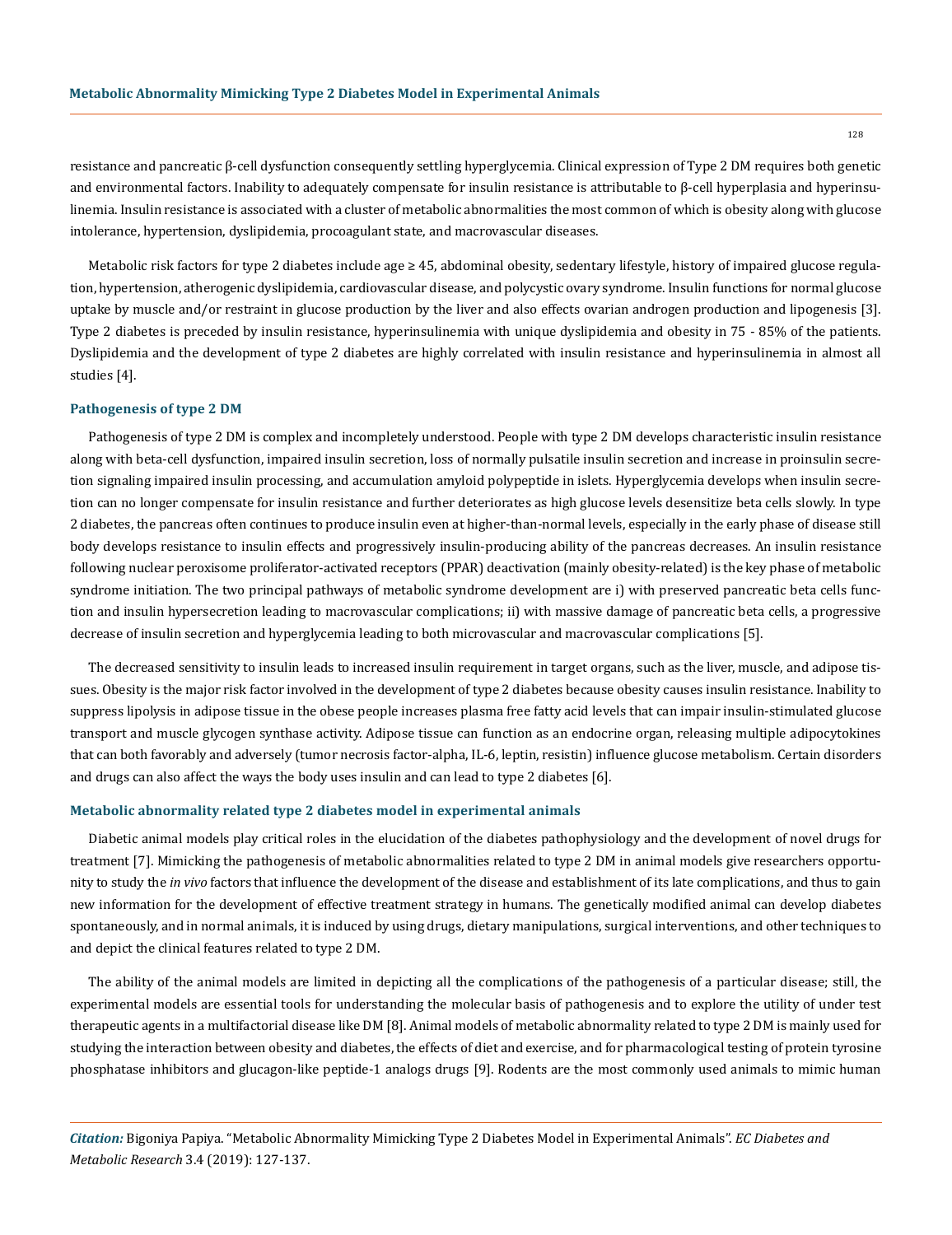129

type 2 DM, although other animals such as felines, swine and primates are also used. Along with the general advantages of using rodents as disease models (e.g. small size, easily availability, economical, available in large numbers and as comes in category of small animals easy to get permission from CPCSEA via the IAEC), the diabetic rodents category especially includes a variety of models that can mimic human type 2 DM.

#### **Spontaneous obesity-induced type 2 DM rodent model**

Leptin, a 16 kDa protein expressed predominantly in adipose tissue that functions as a hormone in keeping the brain apprised about the amount of body fat and activate the centers involved in regulating feed intake and energy expenditure. Deficiency of satiety factor leptin significantly alters feeding behavior, metabolism, and endocrine function, resulting in hyperphagia, decreased energy expenditure and obesity. Mutations in the leptin gene (ob/ob) or leptin receptors (db/db and fa/fa), finally leads to the emergence of diabetes in rodents. The ob/ob genotype in the C57BL/6J mouse strain is characterized by hyperphagia and low energy expense. They develops obesity, mild hyperglycemia due to compensatory hyperinsulinemia and insulin resistance approximately at the age of 4 weeks. The ob/ ob genotype expressed on the C57BL/KS mouse strain develops very severe and lethal diabetes [10]. The db/db mouse are hyperphagic and became hyperinsulinemic, obese, insulin resistant, hyperglycaemic due to β-cell failure by 4 weeks of age and does not live longer than 8 - 10 months. The Zucker (fa/fa) fatty (obese) rat also develops the same pathophysiological characteristics and is mainly used as a model of human obesity accompanied by hyperlipidemia and hypertension [11].

The Zucker diabetic fatty rat strain (ZDF) is developed from selective inbreeding of fa/fa rat with hyperglycemia which shows severe diabetes (only males) 8 weeks after birth due to enhanced apoptosis of β-cells. As in the fa/fa rat, these animals are unable to compensate the insulin resistance and becomes insulinopenic at about 14 weeks of age [12]. Spontaneously Diabetic Torii (SDT) rat strain was developed by introducing the fa allele of the Zucker fatty rat into the SDT rat genome intercrossing between fa-heterozygous littermates [13]. SDT rats develop diabetes independent of obesity having normal body weights, blood glucose, insulin, and lipid level until 16 weeks of age and after that, develops hyperglycemia associated with hypoinsulinemia, due to degeneration of pancreatic beta cells. The SDT rats develop chronic hyperglycemia with profound complications in eyes, peripheral nerves, kidneys, and bone [14]. The Melanocortin 4 receptor-deficient mouse has a behavioral obesity syndrome characterized by hyperphagia, hyperglycemia, hyperinsulinemia, hypometabolism, and increased lean mass and linear growth [15]. The central melanocortin system mediates many actions of the adipokine leptin and plays a crucial role in the central regulation of energy homeostasis [16]. The KK (Kuo Kondo) mouse has a large body size and is hyperphagic. They develop hyperinsulinemia and insulin resistance with mild hyperglycemia from the age of 2 months [17].

The most prevalent KK/Ay mouse strain carries the lethal yellow obese gene (Ay) and becomes severely obese, hyperglycaemic and hyperinsulinemic at about the age of 8 weeks. Both the KK and KK/Ay mouse are regarded as suitable models for exploring the mechanisms of obesity-induced type 2 DM for studying new antidiabetic drugs [18]. The New Zealand Obese (NZO) mouse sharply gains weight during the 2 first months of age and develops hepatic insulin resistance with progressive hyperleptinemia and simultaneously leptin resistance [19]. The OLETF (Otsuka Long Evans Tokushima Fatty) rat and the NSY mouse develop mild obesity-induced diabetes at about the age of 18 - 25 weeks. Animals are characterized by polyphagia, high levels of insulin, triglycerides, and cholesterol, hyperglycemia and hypertension [20]. OLETF rat is used widely for testing antidiabetic and antihypertensive drugs. All most all males but only about 30% of females of the NSY mouse develop diabetes. The NSY mouse is characterized by mild obesity with visceral fat accumulation, accompanied by impaired insulin secretion and moderate insulin resistance [21]. However, a high-fat diet or sucrose administration quickens the development of diabetes in OLETF rat and NSY mouse (Table 1).

*Citation:* Bigoniya Papiya. "Metabolic Abnormality Mimicking Type 2 Diabetes Model in Experimental Animals". *EC Diabetes and Metabolic Research* 3.4 (2019): 127-137.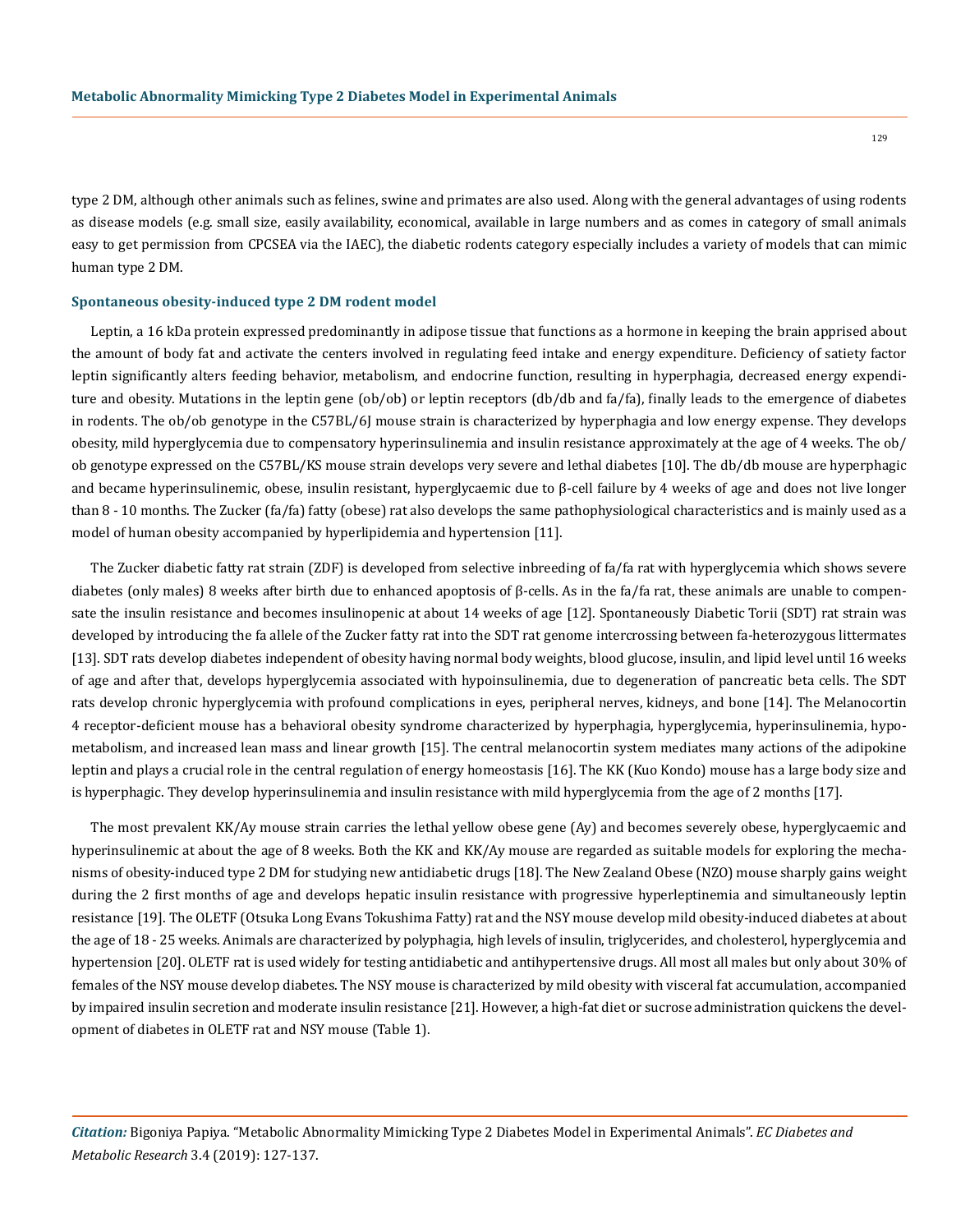| <b>Animal strain</b>                                       | <b>Genetic changes</b>                               | <b>Metabolic syndrome</b>                                                                                                          | <b>Reference</b>                                           |  |
|------------------------------------------------------------|------------------------------------------------------|------------------------------------------------------------------------------------------------------------------------------------|------------------------------------------------------------|--|
| ob/ob mice                                                 | Monogenic, Leptin-deficient mouse                    | Obesity, insulin resistance and<br>mild hyperglycaemia                                                                             | Bates., et al. 2005                                        |  |
| db/db mice                                                 | Monogenic, Leptin-receptor defi-<br>cient mouse      | Hyperinsulinemia obesity, insulin<br>resistance and hyperglycaemia                                                                 | Bates., et al. 2005                                        |  |
| Zucker (fa/fa) Fatty<br>rats                               | Monogenic, Leptin-receptor defi-<br>cient mouse      | Obesity, insulin resistance, hyper-<br>lipidemia and hypertension                                                                  | Durham and<br>Truett, 2006                                 |  |
| Zucker Diabetic Fatty<br>(ZDF) rats                        | Monogenic, Leptin-receptor defi-<br>cient mouse      | Obesity, insulin resistance, severe<br>hyperlipidemia, hypertension,<br>glucose intolerance and insulino-<br>penia                 | Pick., et al. 1998                                         |  |
| Spontaneously Diabetic<br>Torii (SDT) rat                  | Monogenic Leptin-receptor deficient<br>mouse         | Hypoinsulinemia, chronic hyper-<br>glycemia, complications in eyes,<br>peripheral nerves, kidneys and<br>bone                      | Shinohara., et<br>al. 2000; Ma-<br>suyama., et al.<br>2005 |  |
| Melanocortin 4 re-<br>ceptor (MC4-R) null<br>mouse         | Monogenic Melanocortin 4 receptor<br>deficient mouse | Hyperphagia, hyperglycemia, hy-<br>perinsulinemia, hypometabolism,<br>and increased lean mass                                      | Huszar., et al.<br>1997                                    |  |
| KK (Kuo Kondo) mouse                                       | Polygenic                                            | Hyperinsulinaemia, insulin resis-<br>tance and mild hyperglycemia                                                                  | Reddi., et al. 1988                                        |  |
| KK/Ay mouse                                                | Polygenic                                            | Severe obesity, hyperglycaemia<br>and hyperinsulinemia                                                                             | Ikeda, 1994                                                |  |
| New Zealand obese<br>(NZO) mouse                           | Polygenic                                            | Hepatic insulin resistance, hyper-<br>leptinemia and leptin resistance                                                             | Thorburn., et al.<br>2000                                  |  |
| <b>OLETF</b> (Otsuka Long<br>Evans Tokushima<br>Fatty) rat | Polygenic                                            | Mild obesity, hyperinsulinaemia,<br>high triglycerides, high cholester-<br>ol, hyperglycaemia and hyperten-<br>sion                | Kawano., et al.<br>1992                                    |  |
| NSY mouse                                                  | Polygenic                                            | Mild obesity with visceral fat<br>accumulation, impaired insulin<br>secretion, moderate insulin resis-<br>tance and hyperglycaemia | Ueda., et al. 1995                                         |  |

*Table 1: Genetic rodent model for spontaneous obesity induced type 2 DM.*

# **Drug-induced type 2 DM rodent model**

#### **Streptozotocin and alloxan**

Streptozotocin and alloxan are used conventionally to induce diabetes in experimental animals. The other diabetogenic agents are dithizone, monosodium glutamate, gold thioglucose. Streptozotocin is glucosamine-nitrosourea chemotherapeutic compound derived from *Streptomyces achromogenes* clinically used in the treatment of pancreatic β cell carcinoma. Streptozotocin damages pancreatic β cells, resulting in hypoinsulinemia and hyperglycemia. The selectivity of streptozotocin for β cells is associated with its preferential accumulation in β cells via entry through the glucose transporter 2 receptor due to structural similarity with glucose. Streptozotocin function depends on the dose. At typically single high dose (100 - 150 mg/kg) streptozotocin is cytotoxic to β cells by its alkylating property. At a low dose,

*Citation:* Bigoniya Papiya. "Metabolic Abnormality Mimicking Type 2 Diabetes Model in Experimental Animals". *EC Diabetes and Metabolic Research* 3.4 (2019): 127-137.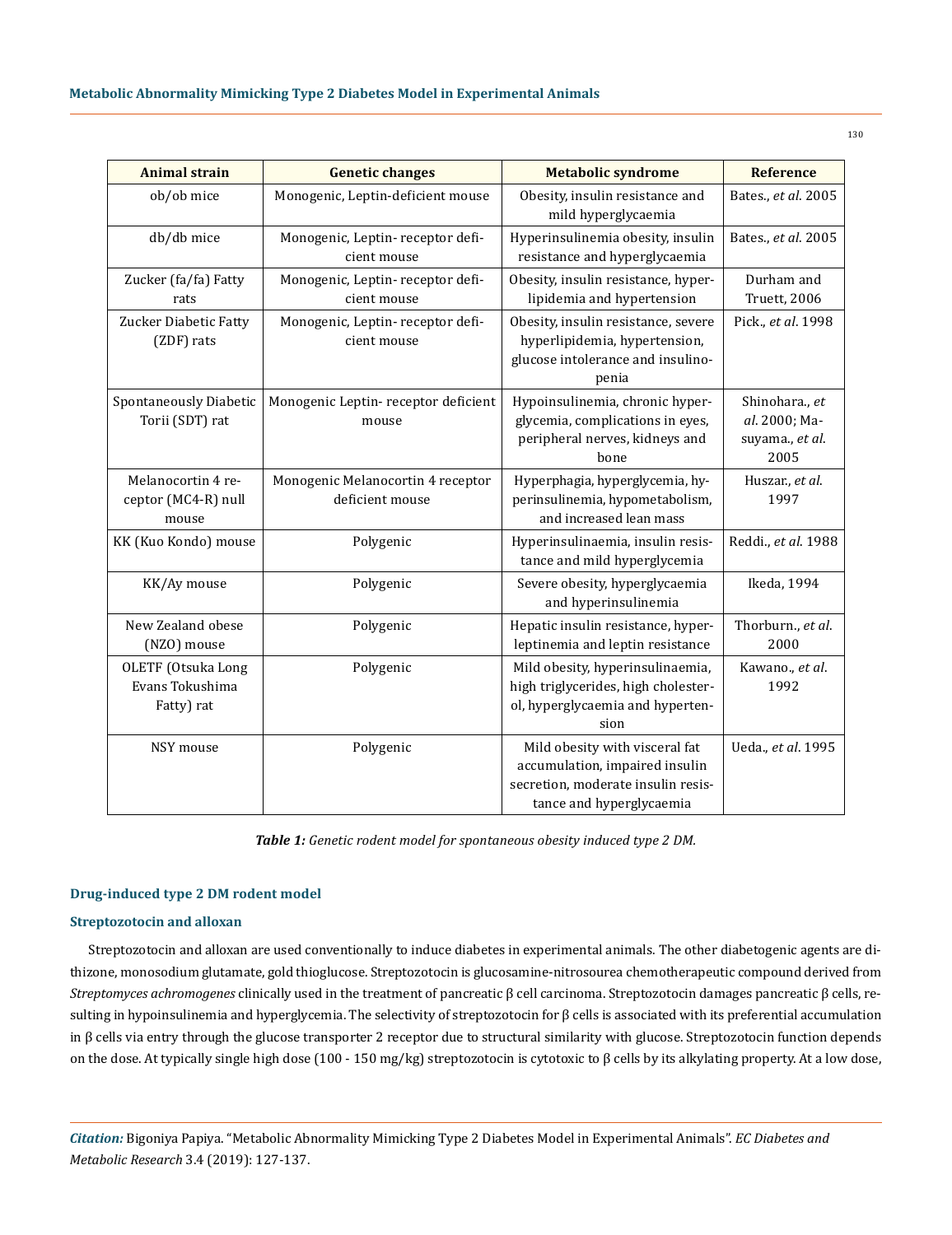multiple exposures streptozotocin elicits an immune and inflammatory reaction by releasing glutamic acid decarboxylase autoantigens that cause destruction of β cells and induction of the hyperglycemic state [22].

Alloxan is chemically known as 5,5-dihydroxyl pyrimidine-2,4,6-trione which is a carcinogenic and cytotoxic glucose analog [23]. The susceptibility of diabetogenic and toxic effects of alloxan can differ among animals of same species. Alloxan induced diabetes in 33.33% of rats receiving either 150 mg/kg or 160 mg/kg of alloxan and 60% of rats receiving 170 mg/kg dose. Fasting blood sugar level often returns to the non-diabetic range after few days of alloxan induced diabetes [24]. Rats show a high degree of resistance to alloxan suggesting genetic differences in the constitutive ability in dissipating reactive oxygen species responsible for the diabetogenic effect of alloxan [25]. Stable diabetes for 35 days is produced in 20% of rats receiving 170 mg/kg of alloxan, so preferably streptozotocin is used for induction of stable diabetes [26].

Type 2 DM are induced using low dose of streptozotocin (30 - 35 mg/kg, IP or IM in 0.1 M citrate buffer, pH 4.4) or alloxan (40 mg/ kg, IP) in Sprague-Dawley or Wistar rats (preferably of age 6 - 8 weeks, weighing between 180 and 220 gm) or albino mice (3 - 4 weeks old weighing between 25 and 30 gm), following ingestion of high fat diet for 4 to 8 weeks. The animals with fasting plasma glucose level greater than 250 mg/dl with symptoms of polyuria and polydipsia, 2 weeks post-STZ injection are considered diabetic [27,28]. Diet given to rodents can have a large influence on sensitivity to streptozotocin. Low dose streptozotocin are been used to create type 2 diabetes models combined with high-fat chow feeding in mice or rat [8]. The C57BL/6J mice only experience type 2 diabetes strictly when streptozotocin is given with a high-fat diet [9]. Non-insulin dependent diabetes mellitus can also be induced by a single intraperitoneal injection of streptozotocin (60 mg/kg) and nicotinamide (120 mg/kg) to rats. Nicotinamide exerts a protective effect on the cytotoxic action of streptozotocin by scavenging free radicals allowing only minor damage to pancreatic beta cell mass thus producing type-2 diabetes. This model is advantageous tool for investigation of insulinotropic agents in the treatment of type-2 diabetes [29].

#### **Glucocorticoid**

Corticosterone administration at therapeutic dose enhances food intake, weight gain, abdominal fat accumulation, severe fasting hyperglycemia, insulin resistance, impaired glucose tolerance, hypertension, and dyslipidemia. Glucocorticoids act on fat cells, liver, muscles, and kidneys. Glucocorticoid stimulates the differentiation of pre-adipocytes, increases lipolysis and proteolysis thus enhancing blood concentration of free fatty acids and amino acids. Glucocorticoids promote gluconeogenesis in the liver and causes hyperglycemia and occurrence of hyperinsulinemia along with the elevation of blood pressure [30]. C57BL/6J mice treated with corticosterone 25 - 100  μg/ ml in drinking water (for 5 weeks) or 0.1 - 1.0 mg/kg, IP (for 5 days) displayed increased food intake, body weight gain, and central fat deposit, dyslipidemia, glucose intolerance, and hypertension mimicking the human metabolic syndromes of type 2 DM. The effects of corticosterone are reversed after drug removal [31,32].

#### **Diet-induced type 2 DM rodent model**

The most commonly used rodent strains for diet-induced metabolic syndrome of type 2 DM to are Sprague-Dawley rats, Wistar rats, and C57BL/6 J mice. Rodents become obese and diabetic when its natural vegetarian diet is changed with laboratory chow, with high energy diet. The rats develop hyperphagia, obesity, hyperinsulinemia, glucose intolerance, increased hepatic glucose production, and muscle insulin resistance. This hyperglycaemic condition of the animals is characterized by increased circulating proinsulin due to high demand for insulin secretion followed by a progressive loss of β-cell mass due to increased apoptosis [33]. MC4-R null mouse is profoundly sensitive to high-fat feeding, which exacerbates signs of hyperphagia, obesity and hyperinsulinemia [34].

#### **High-fat diet**

Fats are the most calorigenic out of the three main macronutrients in the body. Lipid metabolism begins with lipolysis increasing plasma free fatty acids concentration that are major substrates for hepatic VLDL-triglycerides production. Approximately 70 % of released free fatty acids are re-esterified (lipogenesis) to form triglycerides [35]. A high level of VLDL cholesterol causes obesity, dyslipidemia, de-

*Citation:* Bigoniya Papiya. "Metabolic Abnormality Mimicking Type 2 Diabetes Model in Experimental Animals". *EC Diabetes and Metabolic Research* 3.4 (2019): 127-137.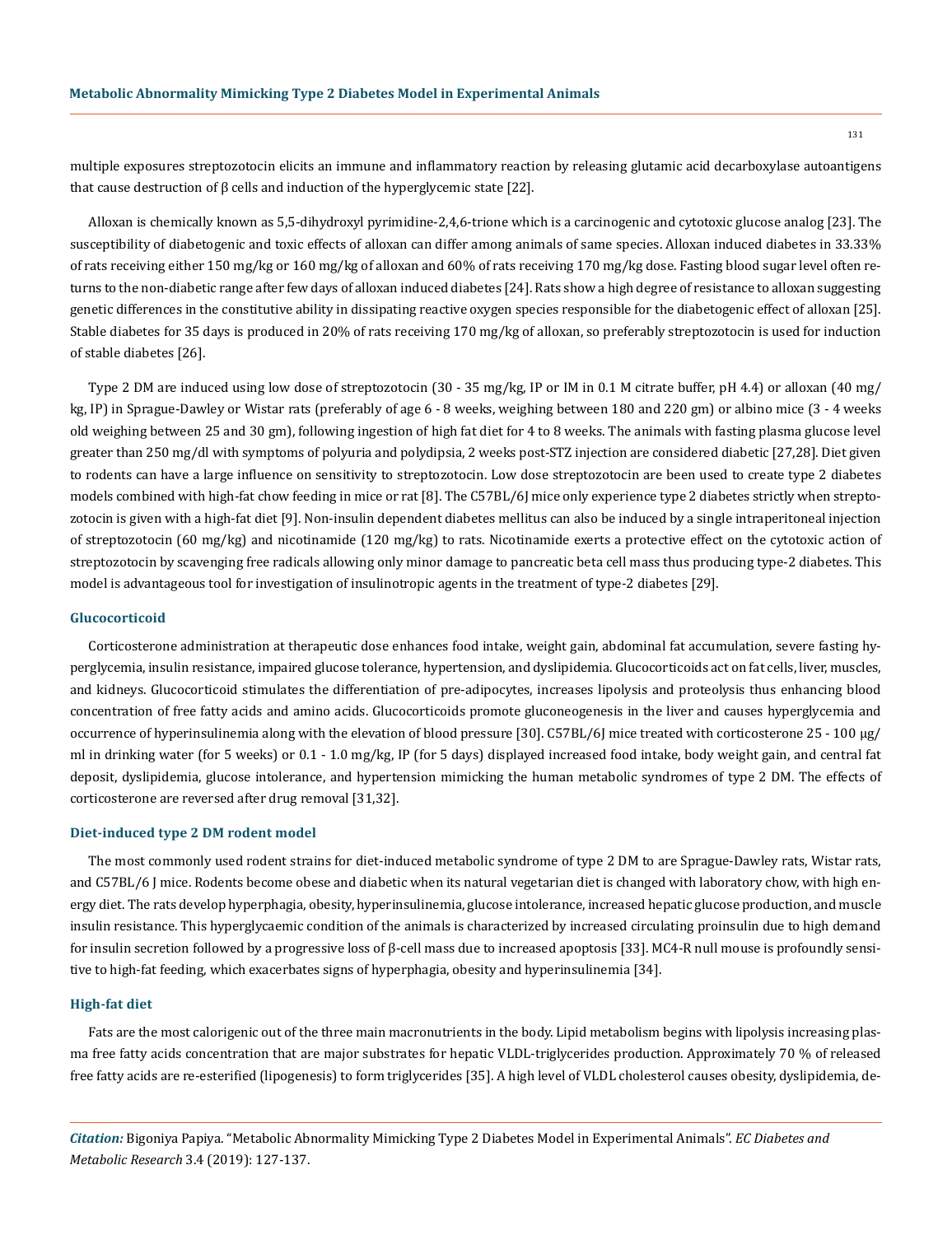position of cholesterol in arteries and accumulation of triglycerides in the liver, in turn, inducing insulin resistance. Ghibaudi., *et al.* [36] assessed the chronic effect of 10-45 % dietary fats on body adiposity and metabolism of rats. The findings demonstrated increased weight gain, fat mass, plasma glucose, cholesterol, triglycerides, free fatty acids, leptin, and insulin levels. Male C57BL/6 J mice fed with high-fat diet displayed elevation body weight, total cholesterol, and leptin level [37,38]. Different types of high-fat diets are extensively used for the induction of obesity and type 2 DM, and the fat composition vary from 20 to 60% of total energy (Table 2). Plant-derived oils (corn, safflower or olive oil) or animal-derived fats (ghee and lard) are mostly used [39]. The high-fat diet containing lard or soybean oil is very effective in promoting hyperglycemia, insulin resistance, dyslipidemia by increasing the free fatty acid level in the blood of male Sprague-Dawley or Wistar rats and also in male and female C57Bl/6 J mice [40-42].

|                   | <b>Composition</b>       |                          |                |                              |                                  |                 |                |                   |                          |                            |                                               |                           |
|-------------------|--------------------------|--------------------------|----------------|------------------------------|----------------------------------|-----------------|----------------|-------------------|--------------------------|----------------------------|-----------------------------------------------|---------------------------|
| <b>Duration</b>   | <b>Standard</b><br>diet  | Lard<br>oil              | Soybean<br>oil | <b>Egg</b><br>yolk<br>powder | <b>Milk</b><br>powder/<br>Casein | Sacc-<br>harose | <b>Sucrose</b> | Corn<br>starch    | Malto-<br>dextrin        | <b>Cellulose</b><br>powder | Mineral,<br>Salt and<br><b>Vitamin</b><br>mix | <b>Reference</b>          |
| 24 weeks          | $\sim$ $\sim$            | 39.5%                    | 5.5%           | $\overline{\phantom{a}}$     | 20%                              | $- -$           | 17%            | 18%               | $-$                      | $- -$                      |                                               | Ghibaudi., et al.<br>2002 |
| 16 weeks          | $-$                      | 32%                      | 4%             |                              | 19%                              | --              | 10%            | 25%               | 5%                       | --                         | 5%                                            | Fraulob., et al.<br>2010  |
| 24 weeks          |                          | $\overline{\phantom{a}}$ | 10%            | $\overline{\phantom{a}}$     | 14%                              |                 | $- -$          | 57%               | $\overline{\phantom{a}}$ | 5%                         | 5%                                            | Halade., et al.<br>2010   |
| 24 weeks          | $\sim$ $\sim$            | 12%                      | 12%            | 24%                          | $\overline{\phantom{a}}$         | --              | $\sim$ $\sim$  | 41%               | $\overline{\phantom{a}}$ | $\sim$ $\sim$              | $- -$                                         | Davidson., et<br>al. 2011 |
| 13 weeks          | $\sim$ $\sim$            | 37.1%                    | $\mathbf{u}$   | 20.5%                        | $\sim$ $\sim$                    | --              | $\sim$ $\sim$  | 42.4%             | $-$                      | $\sim$ $\sim$              | $- -$                                         | Pirih., et al.<br>2012    |
| $4 - 12$<br>weeks | $\overline{\phantom{a}}$ | 33%                      | 2%             | $\sim$ $\sim$                | 25.6%                            | $- -$           | 5%             | 16%               | 6%                       | 6.6%                       | 5.8%                                          | Fujita and<br>Maki, 2015  |
| 8 weeks           | 60%                      | 20%                      | $\mathbf{L}$   | 10%                          | $\sim$ $\sim$                    | 10%             | $\sim$ $\sim$  | $- -$             | $-$                      | $-1$                       |                                               | Yang., et al.<br>2018     |
| $4 - 8$<br>weeks  | 61%                      | 12%                      | $-$            | 2%                           | 5%                               | $- -$           | 20%            | $\qquad \qquad -$ | $-$                      | $- -$                      |                                               | Zhuo., et al.<br>2018     |

*Table 2: Composition of high fat diet for induction of type 2 DM in rodents.*

## **High-fructose diet**

Fructose is an intermediary monosaccharide molecule formed during glucose metabolism. There Dietary fructose, known as fruit sugar is biologically not needed. Fructose is often used as a taste enhancer to make more tempting in the artificially sweetened beverages and food. Intake of excessive fructose rapidly causes induction of metabolic abnormality syndrome. Fructose is converted to fructose-1-phosphate by the enzyme phosphofructokinase following uptake in the liver. It favors accumulation of triglycerides and cholesterol in the liver because of its lipogenic properties, subsequently leading to reduced insulin sensitivity, insulin resistance and glucose intolerance [43]. Fructose behaves more like a fat rather than carbohydrate in both humans and animals. Fructose feeding induces more intense body weight gain, adiposity, hypertriglyceridemia, hyperlipidemia, hypertension, glucose intolerance and decreased insulin sensitivity in animal models compared to glucose or starch [44]. Fructose-induced metabolic syndrome can be created experimentally either by feeding male Sprague-Dawley/Wistar/Albino rats with a high-fructose diet (20 - 66%) or by adding fructose (10 - 20%) to drinking water [45-51]. Sanchez-Lozada., *et al.* [52] reported that 10 % fructose in drinking water induced the same response as that of high dose of fructose (60 %) in diet [53].

*Citation:* Bigoniya Papiya. "Metabolic Abnormality Mimicking Type 2 Diabetes Model in Experimental Animals". *EC Diabetes and Metabolic Research* 3.4 (2019): 127-137.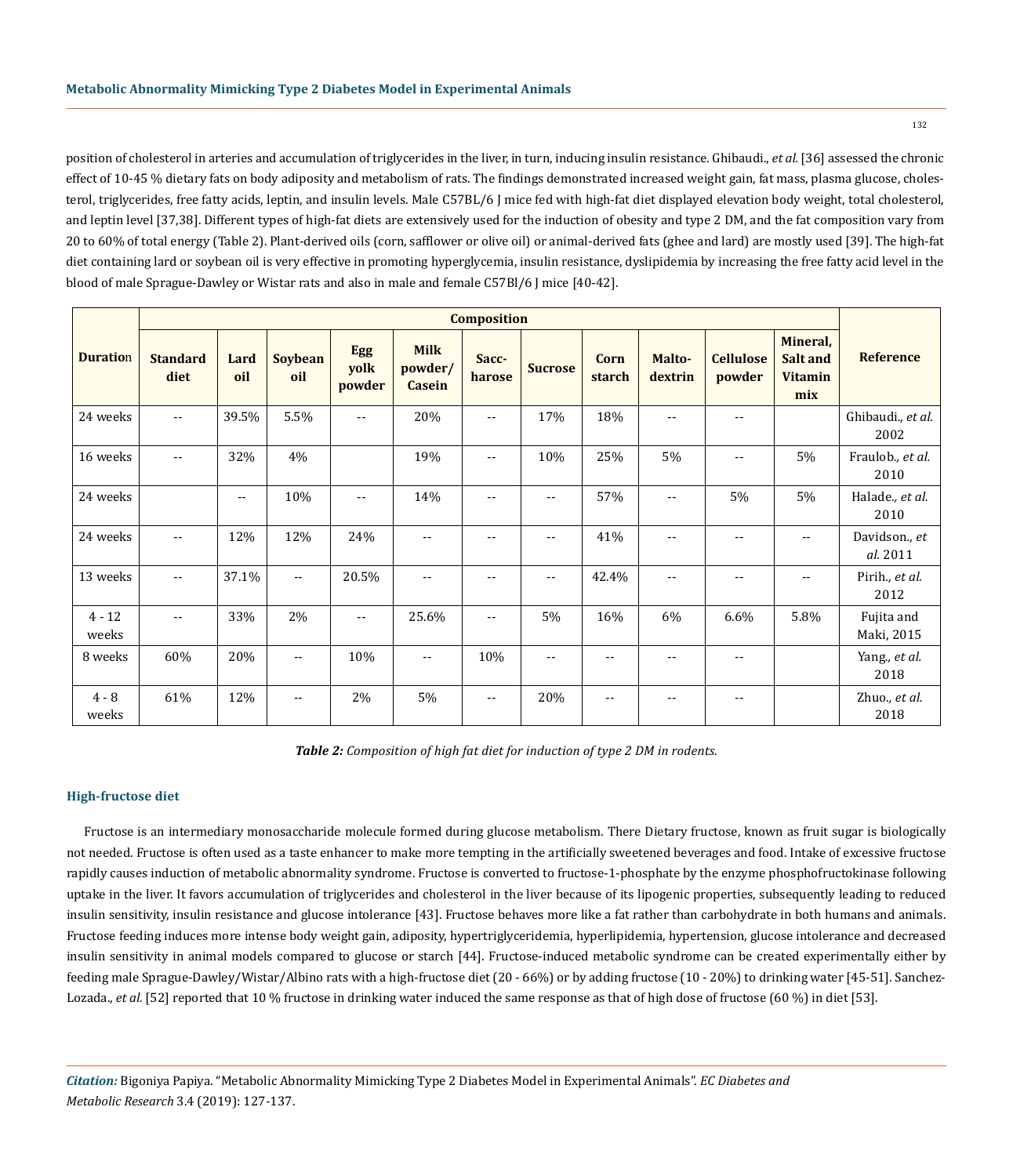| <b>Composition</b> |                         |                                         |                                      |                          |                                          |                          |                                  |                          |                |               |                            |                                               |                                        |
|--------------------|-------------------------|-----------------------------------------|--------------------------------------|--------------------------|------------------------------------------|--------------------------|----------------------------------|--------------------------|----------------|---------------|----------------------------|-----------------------------------------------|----------------------------------------|
| <b>Duration</b>    | <b>Standard</b><br>diet | <b>Fructose</b><br>in drinking<br>water | Ground nut/<br>sunflower<br>oil/Ghee | <b>Sheep</b><br>fat      | Lysine/<br>Choline/<br><b>Methionine</b> | Soya<br>protein          | <b>Milk</b><br>powder/<br>Casein | <b>Fructose</b>          | Corn<br>starch | Wheat<br>bran | <b>Cellulose</b><br>powder | Mineral,<br>salt and<br><b>Vitamin</b><br>mix | <b>Reference</b>                       |
| 3 weeks            | $\sim$ $\sim$           | $\sim$                                  | 5%                                   | $\sim$ $\sim$            | 0.7%                                     | $\sim$ $\sim$            | 20%                              | 61%                      | $\sim$ $\sim$  | 9.6%          | $\sim$ $\sim$              | 3.7%                                          | Thiruna-<br>vukkarasu.,<br>et al. 2004 |
| 4 weeks            | $-1$                    | $\sim$ $\sim$                           | 10.3%                                | $\sim$ $\sim$            | 0.9%                                     | $\sim$ $\sim$            | 20%                              | 52%                      | 15%            | $\sim$ $\sim$ | $\sim$ $\sim$              | 1.8%                                          |                                        |
| 10 weeks           | $\sim$ $\sim$           | $\sim$ $\sim$                           | $\sim$ $\sim$                        | 6%                       | 3%                                       | 20%                      | 9.2%                             | 66%                      | $\sim$ $\sim$  | $\mathbf{u}$  | 3%                         | 2%                                            | Mansour., et<br>al. 2013               |
| 8 weeks            | 50.5%                   | $\overline{a}$                          | 1.5%                                 | $\overline{\phantom{a}}$ | 0.2%                                     | $\sim$ $\sim$            | $\overline{\phantom{a}}$         | 20.4%                    | $\sim$ $\sim$  | 9.8%          | $\sim$ $-$                 | 2%                                            | Di Luccia.,<br>et al. 2015             |
| 8 weeks            | $\sim$ $\sim$           | 10%                                     | $\sim$ $\sim$                        | $\overline{\phantom{a}}$ | $\sim$ $\sim$                            | $\sim$ $\sim$            | $\mathbf{u}$                     | 60%                      | 40%            | $\sim$ $\sim$ | $\sim$ $\sim$              | $\sim$ $\sim$                                 | Sanchez-<br>Lozada., et<br>al. 2007    |
| 8 weeks            | $\sim$ $\sim$           | 10%                                     | $-$                                  | $-$                      | $\overline{\phantom{m}}$                 | $\sim$ $\sim$            | $\sim$ $\sim$                    | ٠.                       | $-$            | --            | $-$                        | --                                            | Shahraki.,<br>et al. 2011              |
| 12 weeks           | $-1$                    | 10%                                     | $\sim$ $\sim$                        | $\overline{\phantom{a}}$ | $\sim$ $\sim$                            | $\sim$ $\sim$            | $\sim$ $\sim$                    | $\overline{\phantom{m}}$ | $\sim$ $\sim$  | $\sim$ $\sim$ | $\overline{\phantom{a}}$   | $\sim$ $\sim$                                 | Mahmoud<br>and Elsha-<br>zly, 2014     |
| 8 weeks            | $-1$                    | 20%                                     | $-$                                  | $\overline{\phantom{m}}$ |                                          | $\overline{\phantom{m}}$ | $\overline{\phantom{a}}$         |                          | $-$            | --            | $ -$                       | $- -$                                         | Mamikutty.,<br>et al. 2014             |

*Table 3: Composition of high fructose diet for induction of type 2 DM in rodents.*

#### **High-sucrose diet**

Sucrose is a disaccharide table sugar consisting of one fructose and one glucose molecule making food more palatable. Fructose is again the main active ingredient contributing to the development of metabolic abnormality after sucrose consumption as it is cleaved into glucose and fructose by the enzyme sucrase. High sucrose supplementation is widely used for the induction of insulin resistance in rats [54]. Male Sprague-Dawley and Wistar rats treated with 30 and 32 % sucrose in drinking water respectively for 21 and 10 weeks exhibited hyperglycemia, hyperinsulinemia, hypertriglyceridemia, hypercholesterolemia, hypertension and increased body weight [54,55]. High-sucrose diet (77 %) feeding for 6 weeks evoked a similar response in male Sprague-Dawley rats [56]. Simultaneous fructose and sucrose supplementation invoked distinct responses in two different animal models, i.e. Sprague-Dawley and spontaneously hypertensive rats. Fructose enrichment diet in Sprague-Dawley rats caused hyperinsulinemia, hypertriglyceridemia, hypercholesterolemia, hypertension, and insulin resistance whereas sucrose enriched dist in spontaneously hypertensive rats only caused hypertension and insulin resistance [57]. Fructose treatment appeared to be superior compared to sucrose in inducing type 2 DM related metabolic abnormalities as sucrose contains 50% fructose and 50% glucose.

# **Conclusions**

The advantage of using rodent models to study metabolic abnormalities associated with type 2 DM is its ability to develop the pathology in a relatively shorter period and easy monitoring of biochemical, histological, and morphological changes. As the incidence rate of diabetes is increasing at an alarming rate, the scientist needs to carry out preclinical screening new synthetic, and phyto derived molecules. To best estimate, the clinical response of an under trial drug is to screen in a model that best depict the conditions in humans. This review provides an overview of the most commonly used rodent model that represent type 2 DM. Scientists can also conduct studies applying combination or modification of existing established methods in order to further develop the rodent model of type 2 DM with desired metabolic changes. Apart from the pathophysiological similarity with human type 2 DM the rodent models are excellent as they are reproducible, convenient and affordable.

### **Bibliography**

- 1. ["IDF Diabetes Atlas". International Diabetes Federation](http://www.idf.org/diabetesatlas) (6th edition) Brussels, Belgium (2013).
- 2. Nolan CJ., *et al*[. "Type 2 diabetes across generations: from pathophysiology to prevention and management".](https://www.ncbi.nlm.nih.gov/pubmed/21705072) *Lancet* 378.9786 (2011): 169-181.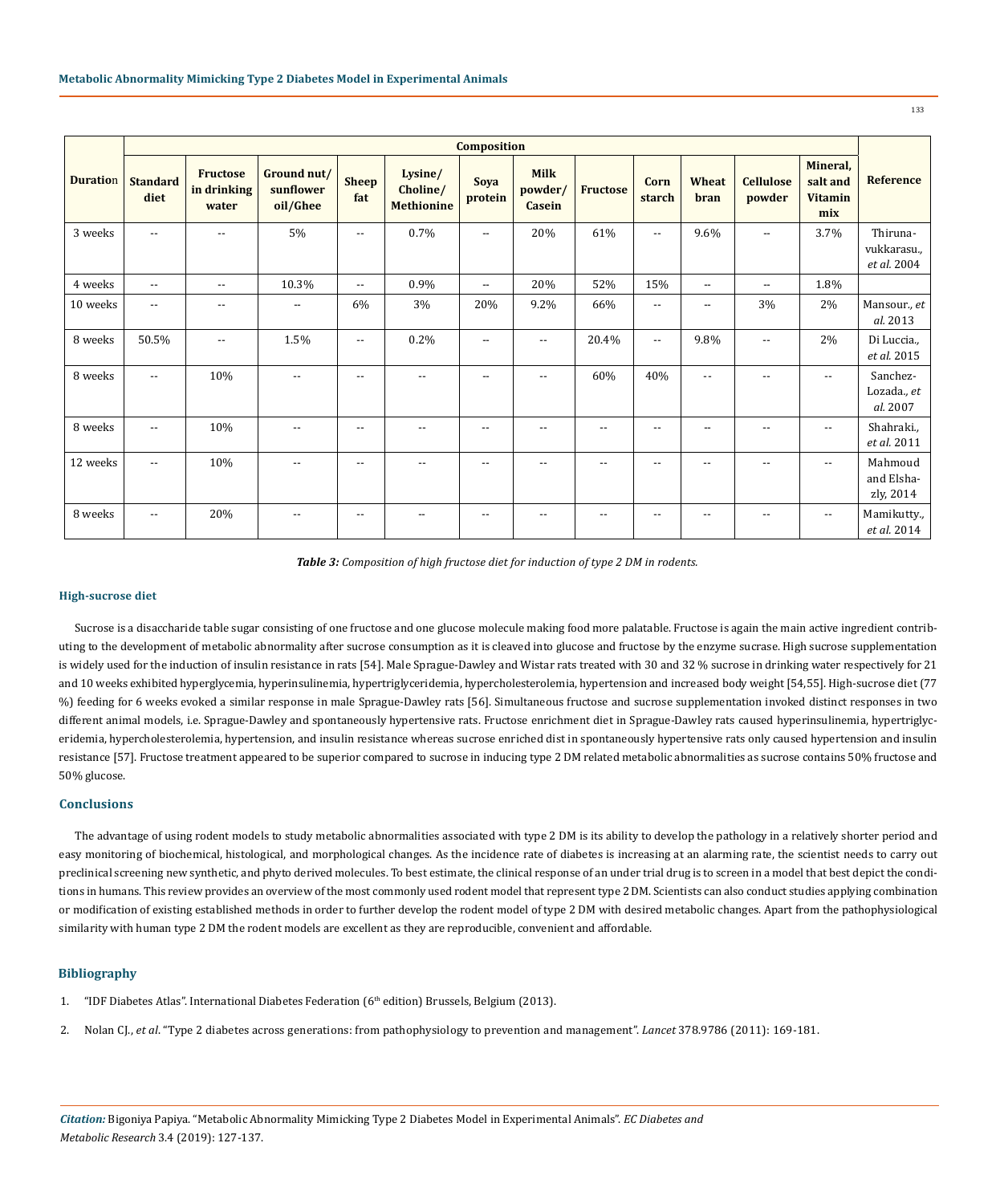- 3. Walker M., *et al*. "The assessment of insulin action in vivo". Alberti KGMM, Zimmet P, DeFronzo RA. Editors. "International textbook of diabetes mellitus" Wiley & Sons (Volume 2) Chichester (1997): 595-610.
- 4. [UK Prospective Diabetes Study Group. "Intensive blood glucose control with sulphonylureas or insulin compared with conven](https://www.ncbi.nlm.nih.gov/pubmed/9742976)[tional treatment and risk of complications in patients with type 2 diabetes".](https://www.ncbi.nlm.nih.gov/pubmed/9742976) *Lancet* 352.9131 (1998): 837-853.
- 5. [Astrup A and Finer N. "Redefining type 2 diabetes: 'Diabesity' or 'Obesity Dependent Diabetes Mellitus'?"](https://www.ncbi.nlm.nih.gov/pubmed/12119987) *Obesity Reviews* 1.2 [\(2000\): 57-59.](https://www.ncbi.nlm.nih.gov/pubmed/12119987)
- 6. Cavaghan MK., *et al*[. "Interactions between insulin resistance and insulin secretion in the development of glucose intolerance".](https://www.ncbi.nlm.nih.gov/pmc/articles/PMC314336/)  *[Journal of Clinical Investigation](https://www.ncbi.nlm.nih.gov/pmc/articles/PMC314336/)* 106.3 (2000): 329-333.
- 7. Fukuda S., *et al*[. "Pharmacological profiles of a novel protein tyrosine phosphatase 1B inhibitor, JTT-551".](https://www.ncbi.nlm.nih.gov/pubmed/20380650) *Diabetes, Obesity and Metabolism* [12.4 \(2010\): 299-306.](https://www.ncbi.nlm.nih.gov/pubmed/20380650)
- 8. [Chen D and Wang MW. "Development and application of rodent models for type 2 diabetes".](https://www.ncbi.nlm.nih.gov/pubmed/15955116) *Diabetes, Obesity and Metabolism* 7.4 [\(2005\): 307-317.](https://www.ncbi.nlm.nih.gov/pubmed/15955116)
- 9. [Srinivasan K and Ramarao P. "Animal models in type 2 diabetes research: An overview".](https://www.ncbi.nlm.nih.gov/pubmed/17496368) *Indian Journal Medical Research* 125.3 [\(2007\): 451-472.](https://www.ncbi.nlm.nih.gov/pubmed/17496368)
- 10. Bates SH., *et al*[. "Roles for leptin receptor/stat3-dependent and -independent signals in the regulation of glucose homeostasis".](https://www.ncbi.nlm.nih.gov/pubmed/16054060) *Cell Metabolism* [1.3 \(2005\): 169-178.](https://www.ncbi.nlm.nih.gov/pubmed/16054060)
- 11. [Durham HA and Truett GE. "Development of insulin resistance and hyperphagia in Zucker fatty rats".](https://www.ncbi.nlm.nih.gov/pubmed/16223850) *American Journal of Physiol[ogy-Regulatory, Integrative and Comparative Physiology](https://www.ncbi.nlm.nih.gov/pubmed/16223850)* 290.3 (2006): R652-658.
- 12. Pick A., *et al*[. "Role of apoptosis in failure of beta-cell mass compensation for insulin resistance and beta-cell defects in the male](https://www.ncbi.nlm.nih.gov/pubmed/9519740)  [zucker diabetic fatty rat".](https://www.ncbi.nlm.nih.gov/pubmed/9519740) *Diabetes* 47.3 (1998): 358-364.
- 13. Masuyama T., *et al*[. "A novel model of obesity-related diabetes: introgression of the Leprfa allele of the Zucker fatty rat into non](https://www.ncbi.nlm.nih.gov/pubmed/15725677)[obese Spontaneously Diabetic Torii \(SDT\) rats".](https://www.ncbi.nlm.nih.gov/pubmed/15725677) *Experimental Animals* 54.1 (2005): 13-20.
- 14. Shinohara M., *et al*[. "A new spontaneously diabetic non-obese Torii rat strain with severe ocular complications".](https://www.ncbi.nlm.nih.gov/pubmed/11469401) *International Jour[nal of Diabetes Research](https://www.ncbi.nlm.nih.gov/pubmed/11469401)* 1.2 (2000): 89-100.
- 15. Huszar D., *et al*[. "Targeted disruption of the melanocortin-4 receptor results in obesity in mice".](https://www.ncbi.nlm.nih.gov/pubmed/9019399) *Cell* 88.1 (1997): 131-141.
- 16. [Cone RD. "Anatomy and regulation of the central melanocortin system".](https://www.ncbi.nlm.nih.gov/pubmed/15856065) *Nature Neuroscience* 8.5 (2005): 571-578.
- 17. [Reddi AS and Camerini-Davalos RA. "Hereditary diabetes in the kk mouse: An overview".](https://www.ncbi.nlm.nih.gov/pubmed/3074669) *Advances in Experimental Medicine and Biology* [246 \(1988\): 7-15.](https://www.ncbi.nlm.nih.gov/pubmed/3074669)
- 18. Ikeda H. "KK mouse". *[Diabetes Research and Clinical Practice](https://www.ncbi.nlm.nih.gov/pubmed/7859626)* 24 (1994): S313-S316.
- 19. Thorburn AW., *et al*[. "Differential and genetically separable associations of leptin with obesity-related traits".](https://www.ncbi.nlm.nih.gov/pubmed/10878681) *International Journal [of Obesity and Related Metabolic Disorder](https://www.ncbi.nlm.nih.gov/pubmed/10878681)* 24.6 (2000): 742-750.
- 20. Kawano K., *et al*[. "Spontaneous long-term hyperglycemic rat with diabetic complications. Otsuka Long-Evans Tokushima Fatty](https://www.ncbi.nlm.nih.gov/pubmed/1397718)  (oletf) strain". *Diabetes* [41.11 \(1992\): 1422-1428.](https://www.ncbi.nlm.nih.gov/pubmed/1397718)

*Citation:* Bigoniya Papiya. "Metabolic Abnormality Mimicking Type 2 Diabetes Model in Experimental Animals". *EC Diabetes and Metabolic Research* 3.4 (2019): 127-137.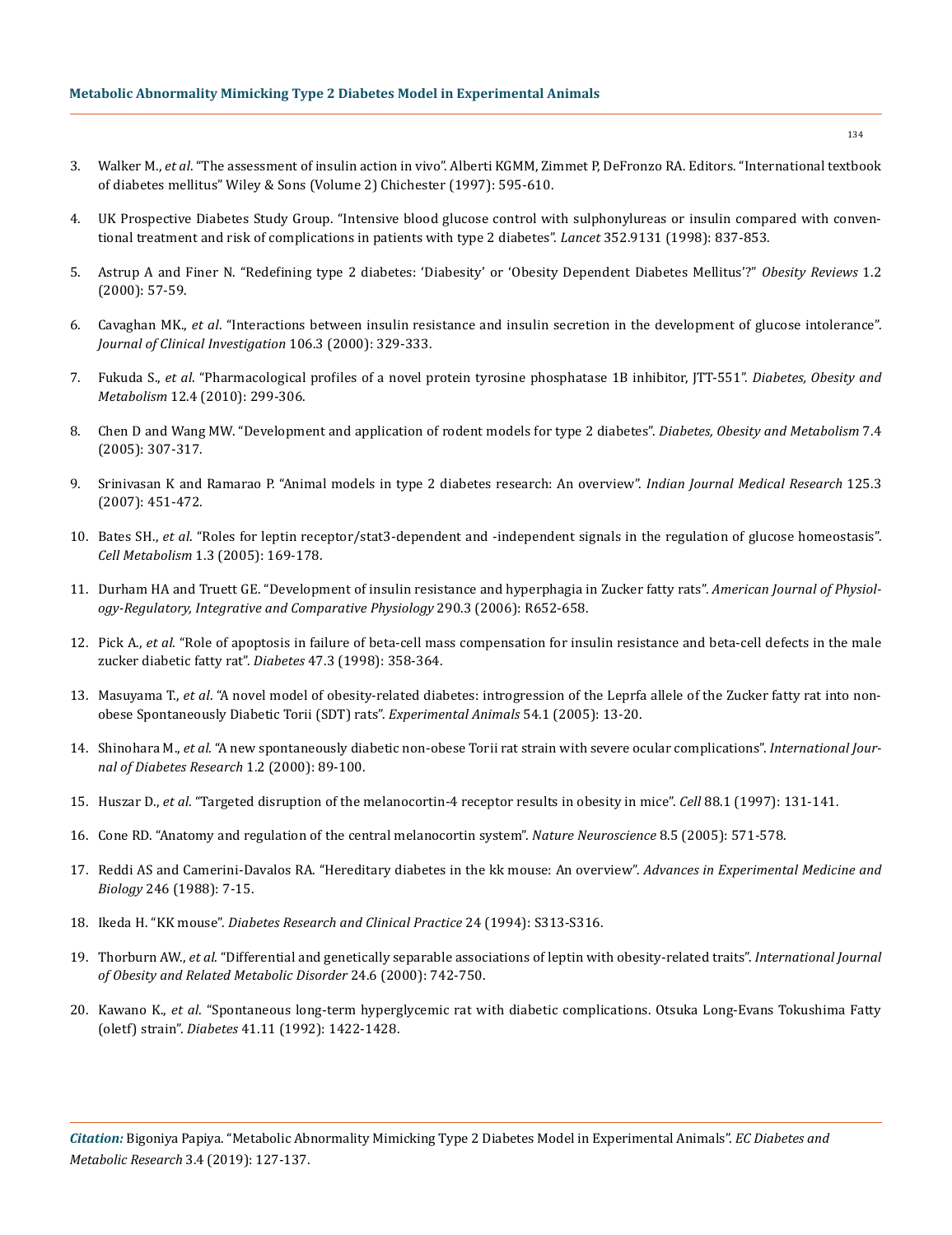#### **Metabolic Abnormality Mimicking Type 2 Diabetes Model in Experimental Animals**

- 21. Ueda H., *et al*[. "The NSY mouse: A new animal model of spontaneous NIDDM with moderate obesity".](https://www.ncbi.nlm.nih.gov/pubmed/7489831) *Diabetologia* 38.5 (1995): [503-508.](https://www.ncbi.nlm.nih.gov/pubmed/7489831)
- 22. [Cheta D. "Animal models of type I \(insulin-dependent\) diabetes mellitus".](https://www.ncbi.nlm.nih.gov/pubmed/9642624) *Journal of Pediatric Endocrinology and Metabolism* 11.1 [\(1998\): 11-19.](https://www.ncbi.nlm.nih.gov/pubmed/9642624)
- 23. [Lenzen S. "The mechanisms of alloxan- and streptozotocin-induced diabetes".](https://www.ncbi.nlm.nih.gov/pubmed/18087688) *Diabetologia* 51.2 (2008): 216-226.
- 24. [Misra M and Aiman U. "Alloxan: An unpredictable drug for diabetes induction"?](https://www.ncbi.nlm.nih.gov/pmc/articles/PMC3469968/) *Indian Journal of Pharmacology* 44.4 (2012): 538-539.
- 25. [Mathews CE and Leiter EH. "Constitutive differences in antioxidant defense status distinguish alloxan-resistant and alloxan-suscep](https://www.ncbi.nlm.nih.gov/pubmed/10468221)tible mice". *[Free Radical Biology and Medicine](https://www.ncbi.nlm.nih.gov/pubmed/10468221)* 27.3-4 (1999): 449-455.
- 26. Ighodaro OM., *et al*[. "Alloxan-induced diabetes, a common model for evaluating the glycemic-control potential of therapeutic com](https://www.ncbi.nlm.nih.gov/pubmed/29548636)[pounds and plants extracts in experimental studies".](https://www.ncbi.nlm.nih.gov/pubmed/29548636) *Medicina* 53.6 (2017): 365-374.
- 27. Yang R., *et al*[. "Treatment of type 2 diabetes mellitus via reversing insulin resistance and regulating lipid homeostasis in vitro and](https://www.ncbi.nlm.nih.gov/pubmed/30226559)  in vivo using Cajanonic acid A". *[International Journal Molecular Medicine](https://www.ncbi.nlm.nih.gov/pubmed/30226559)* 42.5 (2018): 2329-2342.
- 28. Zhuo J., *et al*[. "Evaluation of type 2 diabetic mellitus animal models via interactions between insulin and mitogen-activated pro](https://www.ncbi.nlm.nih.gov/pubmed/29393432)[tein kinase signaling pathways induced by a high fat and sugar diet and Streptozotocin".](https://www.ncbi.nlm.nih.gov/pubmed/29393432) *Molecular Medicine Reports* 17.4 (2018): [5132-5142.](https://www.ncbi.nlm.nih.gov/pubmed/29393432)
- 29. Pellegrino M., *et al*[. "Development of a new model of type II diabetes in adult rats administered with streptozotocin and nicotin](https://www.ncbi.nlm.nih.gov/pubmed/9519717)amide". *Diabetes* [47.2 \(1998\): 224-230.](https://www.ncbi.nlm.nih.gov/pubmed/9519717)
- 30. Fransson L., *et al*[. "β-cell adaptation in a mouse model of glucocorticoid-induced metabolic syndrome".](https://www.ncbi.nlm.nih.gov/pubmed/24048967) *Journal of Endocrinology*  [219.3 \(2013\): 231-241.](https://www.ncbi.nlm.nih.gov/pubmed/24048967)
- 31. Fransson L., *et al*[. "Liraglutide counteracts obesity and glucose intolerance in a mouse model of glucocorticoid-induced metabolic](https://www.ncbi.nlm.nih.gov/pubmed/24423471)  syndrome". *[Diabetology and Metabolic Syndrome](https://www.ncbi.nlm.nih.gov/pubmed/24423471)* 6.1 (2014): 3.
- 32. Rafacho A., *et al*[. "Functional alterations in endocrine pancreas of rats with different degrees of dexamethasone-induced insulin](https://www.ncbi.nlm.nih.gov/pubmed/18362843)  resistance". *Pancreas* [36.3 \(2008\): 284-293.](https://www.ncbi.nlm.nih.gov/pubmed/18362843)
- 33. [Kahn BB and Flier JS. "Obesity and insulin resistance".](https://www.ncbi.nlm.nih.gov/pmc/articles/PMC380258/) *Journal of Clinical Investigation* 106.4 (2000): 473-481.
- 34. Sutton GM., *et al*[. "Diet-genotype interactions in the development of the obese, insulin-resistant phenotype of C57BL/6J mice lack](https://www.ncbi.nlm.nih.gov/pubmed/16469808)[ing melanocortin-3 or −4 receptors".](https://www.ncbi.nlm.nih.gov/pubmed/16469808) *Endocrinology* 147.5 (2006): 2183-2196.
- 35. Wolfe RR., *et al*[. "Role of triglyceride-fatty acid cycle in controlling fat metabolism in humans during and after exercise".](https://www.ncbi.nlm.nih.gov/pubmed/2106269) *American Journal of Physiology* [258.2 \(1990\): E382-389.](https://www.ncbi.nlm.nih.gov/pubmed/2106269)
- 36. Ghibaudi L., *et al*[. "Fat intake affects adiposity, comorbidity factors, and energy metabolism of Sprague-Dawley rats".](https://www.ncbi.nlm.nih.gov/pubmed/12226145) *Obesity Research* [10.9 \(2002\): 956-963.](https://www.ncbi.nlm.nih.gov/pubmed/12226145)
- 37. Fraulob JC., *et al*[. "A mouse model of metabolic syndrome: insulin resistance, fatty liver and non-alcoholic fatty pancreas disease](https://www.ncbi.nlm.nih.gov/pubmed/20490316)  (NAFPD) in C57BL/6 mice fed a high fat diet". *[Journal of Clinical Biochemistry and Nutrition](https://www.ncbi.nlm.nih.gov/pubmed/20490316)* 46.3 (2010): 212-223.
- 38. [Fujita Y and Maki K. "High-fat diet-induced obesity triggers alveolar bone loss and spontaneous periodontal disease in growing](https://www.ncbi.nlm.nih.gov/pubmed/26793316)  mice". *[BMC Obesity](https://www.ncbi.nlm.nih.gov/pubmed/26793316)* 3 (2015): 1.

*Citation:* Bigoniya Papiya. "Metabolic Abnormality Mimicking Type 2 Diabetes Model in Experimental Animals". *EC Diabetes and Metabolic Research* 3.4 (2019): 127-137.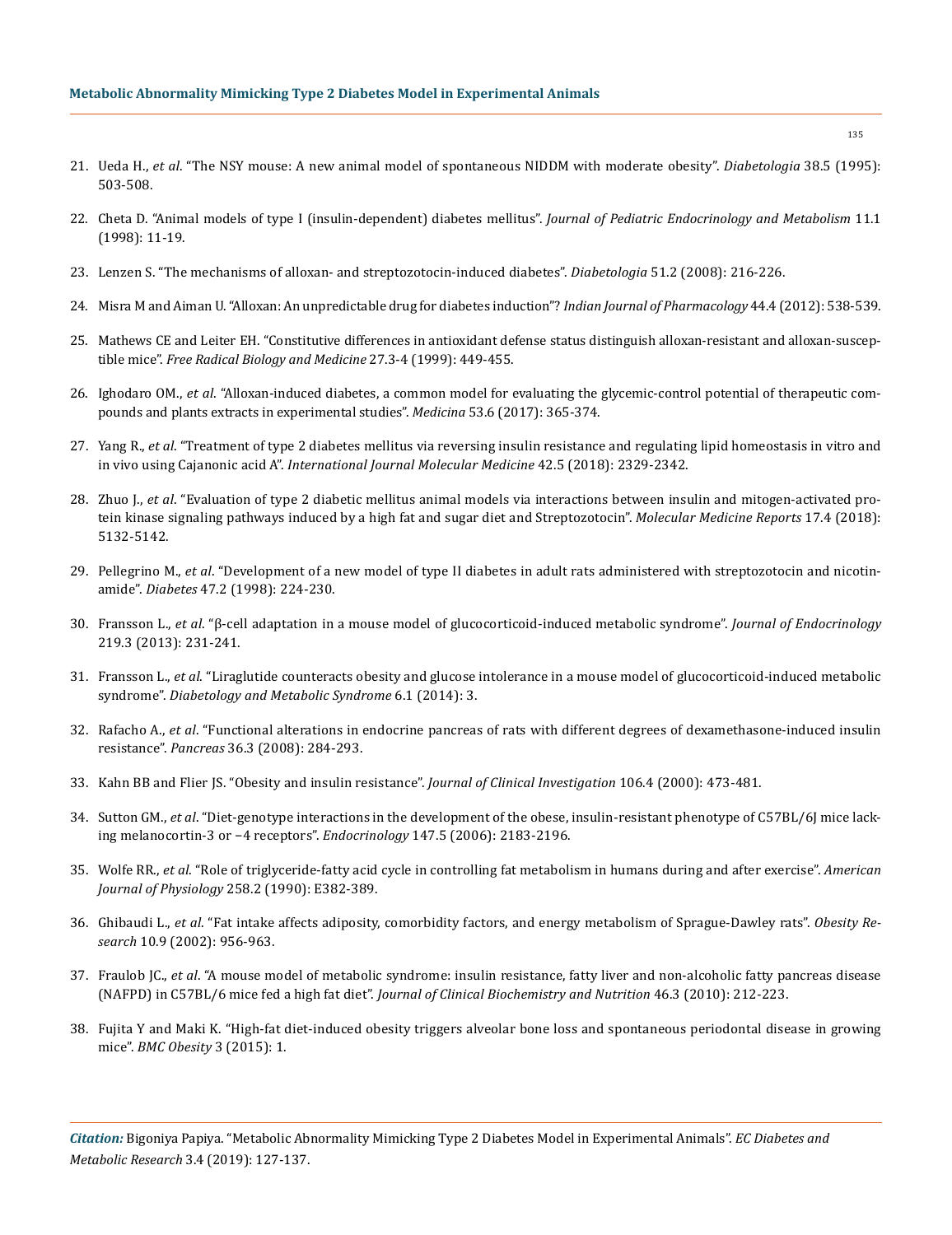- 39. Buettner R., *et al*[. "High-fat diets: modeling the metabolic disorders of human obesity in rodents".](https://www.ncbi.nlm.nih.gov/pubmed/17426312) *Obesity (Silver Spring)* 15.4 [\(2007\): 798-808.](https://www.ncbi.nlm.nih.gov/pubmed/17426312)
- 40. Halade GV., *et al*[. "High fat diet-induced animal model of age-associated obesity and osteoporosis".](https://www.ncbi.nlm.nih.gov/pubmed/20149618) *Journal of Nutrition and Biochemistry* [21.12 \(2010\): 1162-1169.](https://www.ncbi.nlm.nih.gov/pubmed/20149618)
- 41. Davidson EP., *et al*[. "Effect of treatment of Sprague Dawley rats with AVE7688, enalapril, or candoxatril on diet-induced obesity".](https://www.ncbi.nlm.nih.gov/pubmed/20847891)  *[Journal of Obesity](https://www.ncbi.nlm.nih.gov/pubmed/20847891)* 9 (2011): 686952.
- 42. Pirih F., *et al*[. "Adverse effects of hyperlipidemia on bone regeneration and strength".](https://www.ncbi.nlm.nih.gov/pubmed/21987408) *Journal of Bone Mineral Research* 27.2 (2012): [309-318.](https://www.ncbi.nlm.nih.gov/pubmed/21987408)
- 43. Basciano H., *et al*[. "Fructose, insulin resistance, and metabolic dyslipidemia".](https://www.ncbi.nlm.nih.gov/pubmed/15723702) *Nutrition and Metabolism (London)* 2.1 (2005): 5.
- 44. Schulze MB., *et al*[. "Sugar-sweetened beverages, weight gain, and incidence of type 2 diabetes in young and middle-aged women".](https://www.ncbi.nlm.nih.gov/pubmed/15328324)  *[The Journal of the American Medical Association](https://www.ncbi.nlm.nih.gov/pubmed/15328324)* 292.8 (2004): 927-934.
- 45. Mansour SM., *et al*[. "Beneficial effects of co-enzyme Q 10 and rosiglitazone in fructose-induced metabolic syndrome in rats".](https://www.sciencedirect.com/science/article/pii/S1110093112000373) *Bul[letin of Faculty of Pharmacy, Cairo University](https://www.sciencedirect.com/science/article/pii/S1110093112000373)* 51.1 (2013): 13-21.
- 46. Di Luccia B., *et al*[. "Rescue of fructose-induced metabolic syndrome by antibiotics or faecal transplantation in a rat model of obe](https://www.ncbi.nlm.nih.gov/pubmed/26244577)sity". *PLoS One* [10.8 \(2015\): e0134893.](https://www.ncbi.nlm.nih.gov/pubmed/26244577)
- 47. Bigoniya P., *et al*[. "Preventive effect of sesame seed cake on hyperglycemia and obesity against high fructose-diet induced Type 2](https://www.sciencedirect.com/science/article/pii/S0308814612001902)  diabetes in rats". *Food Chemistry* [133.4 \(2012\): 1355-1361.](https://www.sciencedirect.com/science/article/pii/S0308814612001902)
- 48. Singh S., *et al*[. "Hypoglycemic profile of gymnemic acid and glycyrrhizic acid on high fructose diet related obesity induced diabe](https://papers.ssrn.com/sol3/papers.cfm?abstract_id=2838679)tes". *[International Journal of Medicine and Pharmaceutical Sciences](https://papers.ssrn.com/sol3/papers.cfm?abstract_id=2838679)* 6.3 (2016): 61-84.
- 49. Sanchez-Lozada LG., *et al*[. "Fructose-induced metabolic syndrome is associated with glomerular hypertension and renal microvas](https://www.ncbi.nlm.nih.gov/pubmed/16940562)cular damage in rats". *[American Journal of Physiology and Renal Physiology](https://www.ncbi.nlm.nih.gov/pubmed/16940562)* 292.1 (2007): F423-F429.
- 50. Thirunavukkarasu V., *et al*[. "Lipoic acid attenuates hypertension and improves insulin sensitivity, kallikrein activity and nitrite](https://www.ncbi.nlm.nih.gov/pubmed/15565449)  levels in high fructose-fed rats". *[Journal of Comparative Physiology](https://www.ncbi.nlm.nih.gov/pubmed/15565449)* B 174.8 (2004): 587-592.
- 51. Shahraki MR., *et al*[. "Prevention of high fructose-induced metabolic syndrome in male Wistar rats by aqueous extract of](https://www.ncbi.nlm.nih.gov/pubmed/21713743) *Tamarindus indica* seed". *[Acta Medica Iranica](https://www.ncbi.nlm.nih.gov/pubmed/21713743)* 49.5 (2011): 277-283.
- 52. [Mahmoud AA abd Elshazly SM. "Ursodeoxycholic acid ameliorates fructose-induced metabolic syndrome in rats".](https://www.ncbi.nlm.nih.gov/pubmed/25202970) *PLoS One* 9.9 [\(2014\): e106993.](https://www.ncbi.nlm.nih.gov/pubmed/25202970)
- 53. Mamikutty N., *et al*[. "The establishment of metabolic syndrome model by induction of fructose drinking water in male Wistar rats".](https://www.hindawi.com/journals/bmri/2014/263897/)  *[BioMedical Research International](https://www.hindawi.com/journals/bmri/2014/263897/)* 2014 (2014): 263897.
- 54. Aguilera AA., *et al*[. "Effects of fish oil on hypertension, plasma lipids, and tumor necrosis factor-alpha in rats with sucrose-induced](https://www.ncbi.nlm.nih.gov/pubmed/15157941)  metabolic syndrome". *[Journal of Nutrition Biochemistry](https://www.ncbi.nlm.nih.gov/pubmed/15157941)* 15.6 (2004): 350-357.
- 55. Vasanji Z., *et al*[. "Alterations in cardiac contractile performance and sarcoplasmic reticulum function in sucrose-fed rats is associ](https://www.ncbi.nlm.nih.gov/pubmed/16973823)ated with insulin resistance". *[American Journal of Physiology](https://www.ncbi.nlm.nih.gov/pubmed/16973823) Cell Physiology* 291.4 (2006): C772-C780.

*Citation:* Bigoniya Papiya. "Metabolic Abnormality Mimicking Type 2 Diabetes Model in Experimental Animals". *EC Diabetes and Metabolic Research* 3.4 (2019): 127-137.